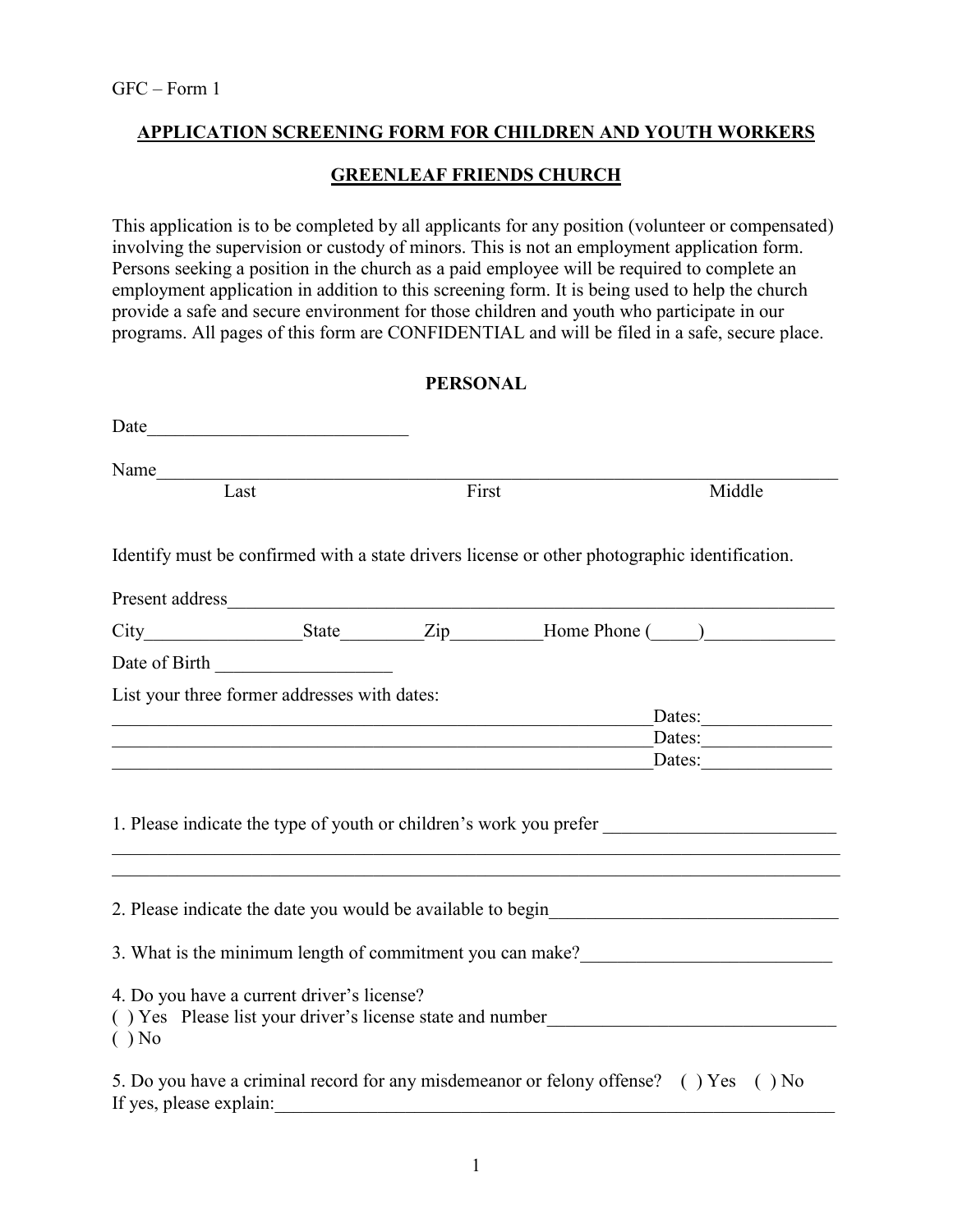# **CHURCH HISTORY AND PRIOR CHILDREN OR YOUTH WORK**

1. How long have you attended this church? Are you a member? () Yes () No

If GFC is not your home church (e.g., AWANA workers), list the name of your home church and 

<u> 1989 - Johann Stoff, deutscher Stoff, der Stoff, der Stoff, der Stoff, der Stoff, der Stoff, der Stoff, der S</u>

2. List name and address of other churches you have attended regularly during the past five  $\vee$  vears:

3. List all previous church work involving children or youth. List each church's name and address, type of work performed, and dates:

4. List all previous non-church work involving children and youth. List each organization's name and address, type of work performed, and dates:

5. List any gifts, calling, training, education, or other factors that have prepared you for children or youth work:

6. Tell how you came to the Lord: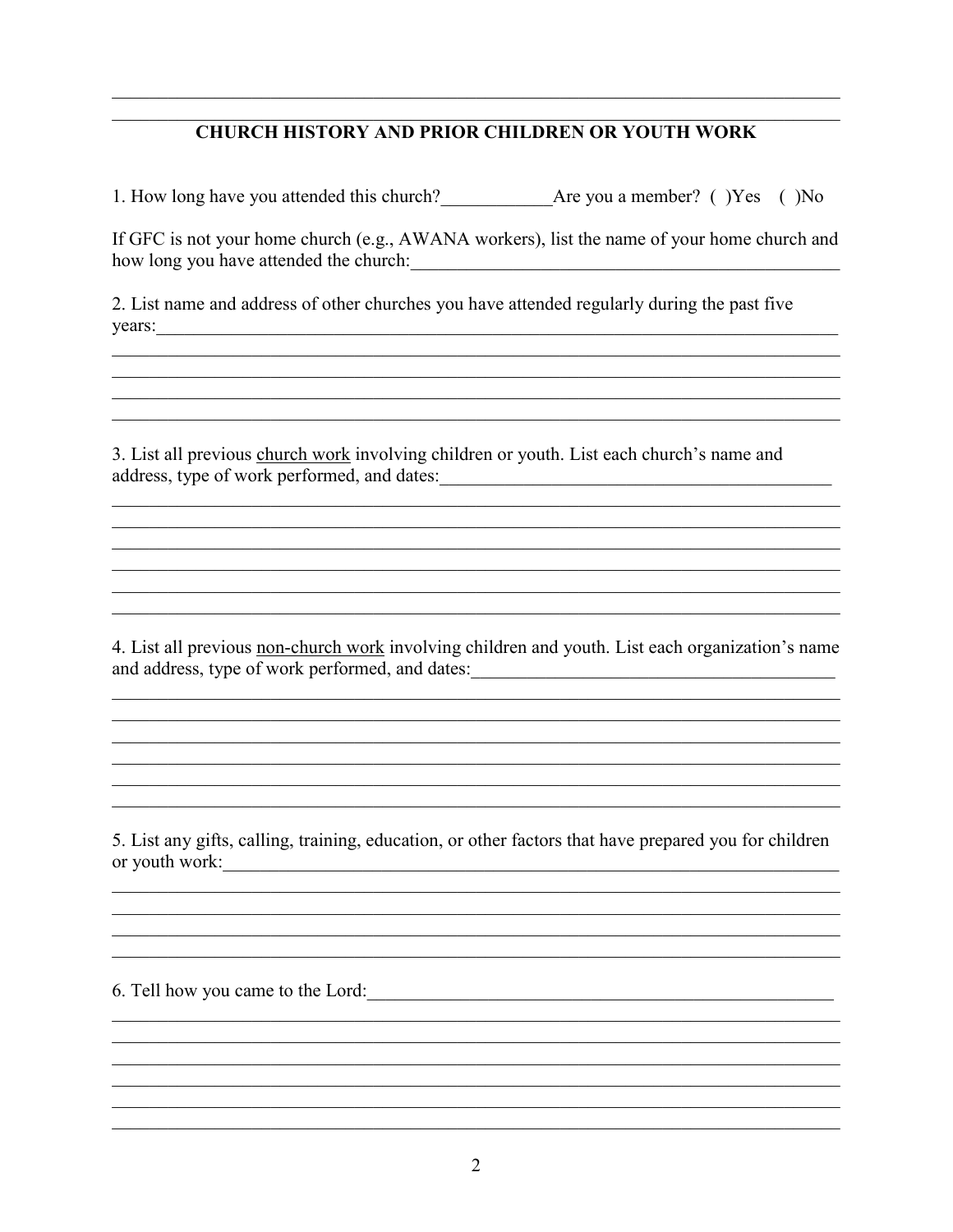List Personal References (not former employers or relatives):

| Name                     |       |        |  |
|--------------------------|-------|--------|--|
| Address                  |       |        |  |
| City                     | State | Zip    |  |
| Phone (                  |       |        |  |
| Name                     |       |        |  |
| Address                  |       |        |  |
| City                     | State | Zip    |  |
| Phone (                  |       |        |  |
| In an emergency contact: |       |        |  |
| Name                     |       |        |  |
| Relationship             |       | Phone( |  |

\_\_\_\_\_\_\_\_\_\_\_\_\_\_\_\_\_\_\_\_\_\_\_\_\_\_\_\_\_\_\_\_\_\_\_\_\_\_\_\_\_\_\_\_\_\_\_\_\_\_\_\_\_\_\_\_\_\_\_\_\_\_\_\_\_\_\_\_\_\_\_\_\_\_\_\_\_\_ \_\_\_\_\_\_\_\_\_\_\_\_\_\_\_\_\_\_\_\_\_\_\_\_\_\_\_\_\_\_\_\_\_\_\_\_\_\_\_\_\_\_\_\_\_\_\_\_\_\_\_\_\_\_\_\_\_\_\_\_\_\_\_\_\_\_\_\_\_\_\_\_\_\_\_\_\_\_

# APPLICANT'S STATEMENT

The information contained in this application is correct to the best of my knowledge. I authorize any references or churches listed in this application to give you any information that they may have regarding my character and fitness for working with children or youth. In consideration of the receipt and evaluation of this application by Greenleaf Friends Church (GFC), I hereby release any individual, church, youth organization, charity, employer, reference, or any other person or organization, including record custodians, both collectively and individually, from any and all liability for damages of compliance or any attempts to comply, with this authorization. I waive any right that I may have to inspect any information provided about me by any person or organization identified by me in this application. I understand that a criminal background check will be conducted and routinely updated.

I have read the CHILD PROTECTION ANDABUSE PREVENTION POLICY of GFC.

Should my application be accepted, I agree to be bound by the policies and procedures of GFC, and to refrain from unscriptural conduct, as defined by GFC, in the performance of my services on behalf of the church.

I further state that I HAVE CAREFULLY READ THE FOREGOING RELEASE, AND KNOW THE CONTENTS THEREOF AND I SIGN THIS RELEASE AS MY OWN FREE ACT. This is a legally binding agreement which I have read and understood.

| Applicant's Signature | )ate |  |  |
|-----------------------|------|--|--|
| Witness               | Date |  |  |